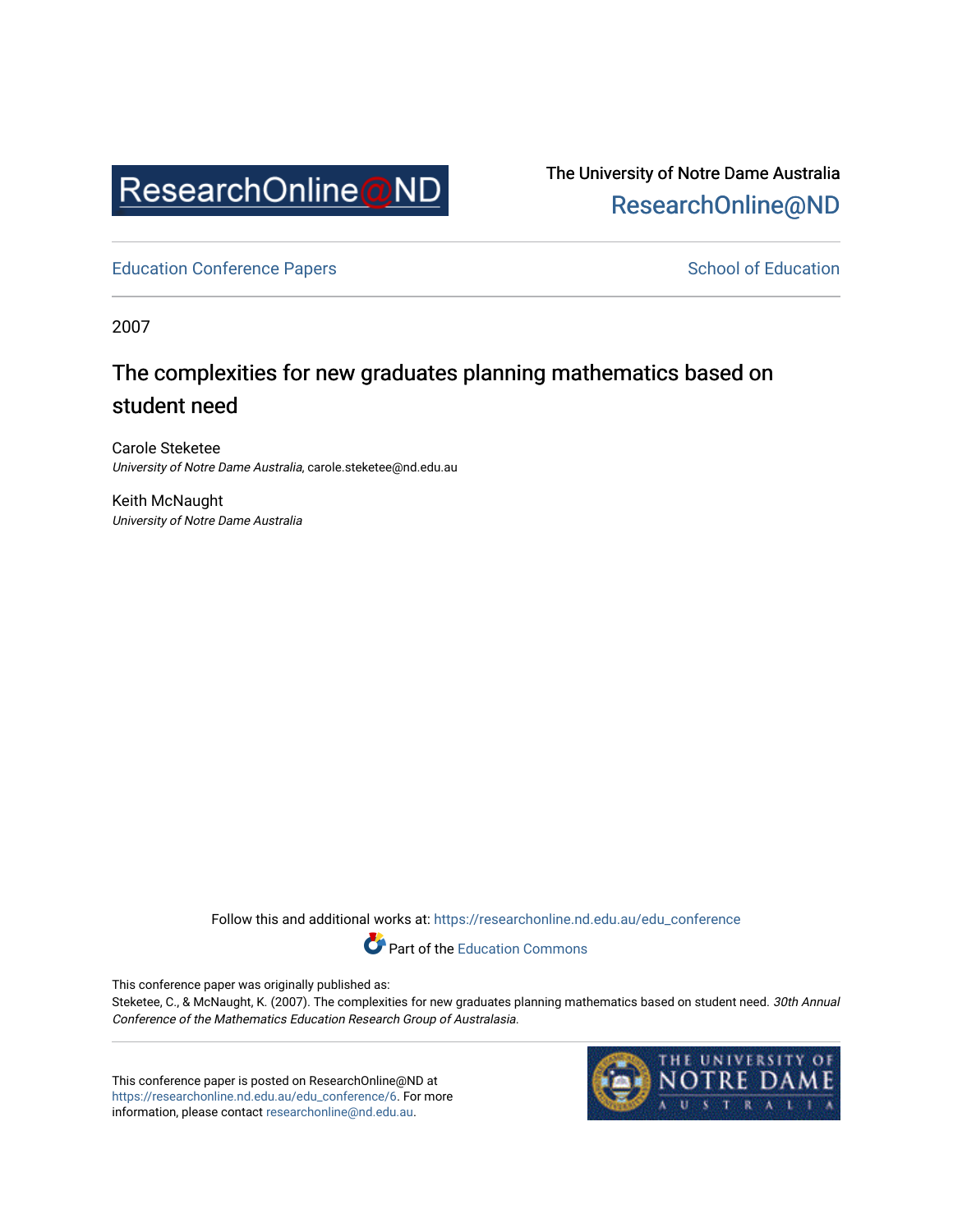## The Complexities for New Graduates Planning Mathematics Based on Student Need

Carole Steketee Keith McNaught *The University of Notre Dame Australia The University of Notre Dame Australia*  <csteketee@nd.edu.au> <kmcnaught@nd.edu.au>

During 2006, two teams of preservice teachers spent a week in three rural schools and completed diagnostic assessment tasks in mathematics using the Nelson Numeracy Assessment Kit. The classes that were assessed were all being taught by newly graduated teachers. The results were collated into detailed profiles, which enabled these teachers to identify whole class, small group, and individual strengths and weaknesses. It was anticipated that the new graduates would find these profiles of great benefit in planning for mathematics. However, the teacher-educators who continued to work with the new graduates discovered that this assumption was flawed, and that the new graduates experienced difficulty in planning curriculum based on identified needs. This paper discusses the typical approaches to curriculum planning adopted by the teachers, which were largely teacher-centred.

## Introduction

The challenges faced by newly graduated teachers working in "hard to staff" rural locations are well recognised. Western Australia has a number of rural locations where schools find it difficult to attract and retain staff. Although coastal locations are highly sought after by teachers, including new graduates, less desirable locations frequently attract a limited pool of applicants, and those applicants are often uncompetitive in a large field of applicants. The poorer academic performance of students in rural areas, compared to their metropolitan counterparts is well recognised (Pegg, 2005). Further, the more isolated the location, the more pronounced the negative impact on student learning is (Cresswell & Underwood, 2004).

During 2006, as part of an ASISTM project designed to support newly graduated teachers, a university-school partnership was established with three "hard to staff" locations (Northville, Eastville, and Westville Primary Schools). The project goal was to support newly graduated teachers with mathematics teaching and learning. Using final year undergraduate students, all of whom were completing a mathematics "specialisation" pathway, the plan involved administering diagnostic assessment to build detailed profiles of student needs. Given the physical isolation factors, video conferencing was used to provide ongoing support throughout the year. Fifteen final year students at the University were trained to administer the diagnostic tasks within the Nelson Numeracy Assessment Kit. The kit provides assessment tasks for four strands of mathematics: Number, Measurement, Space, and Chance and Data. The Number test was administered to a total of 14 classes across the three target schools, and each class was being taught by a newly graduated teacher.

Prior to testing occurring within the schools, a full day of professional development was provided on site for the teachers involved in the project. The teachers were trained in diagnostic assessment procedures and trained in the use of the Nelson kit. All three schools were independent schools, and needed to source their own staff. Northville was the least desirable of the three locations. All the classes at Northville were "split grades", with a total enrolment of less than 90 students. Although some schools chose to operate with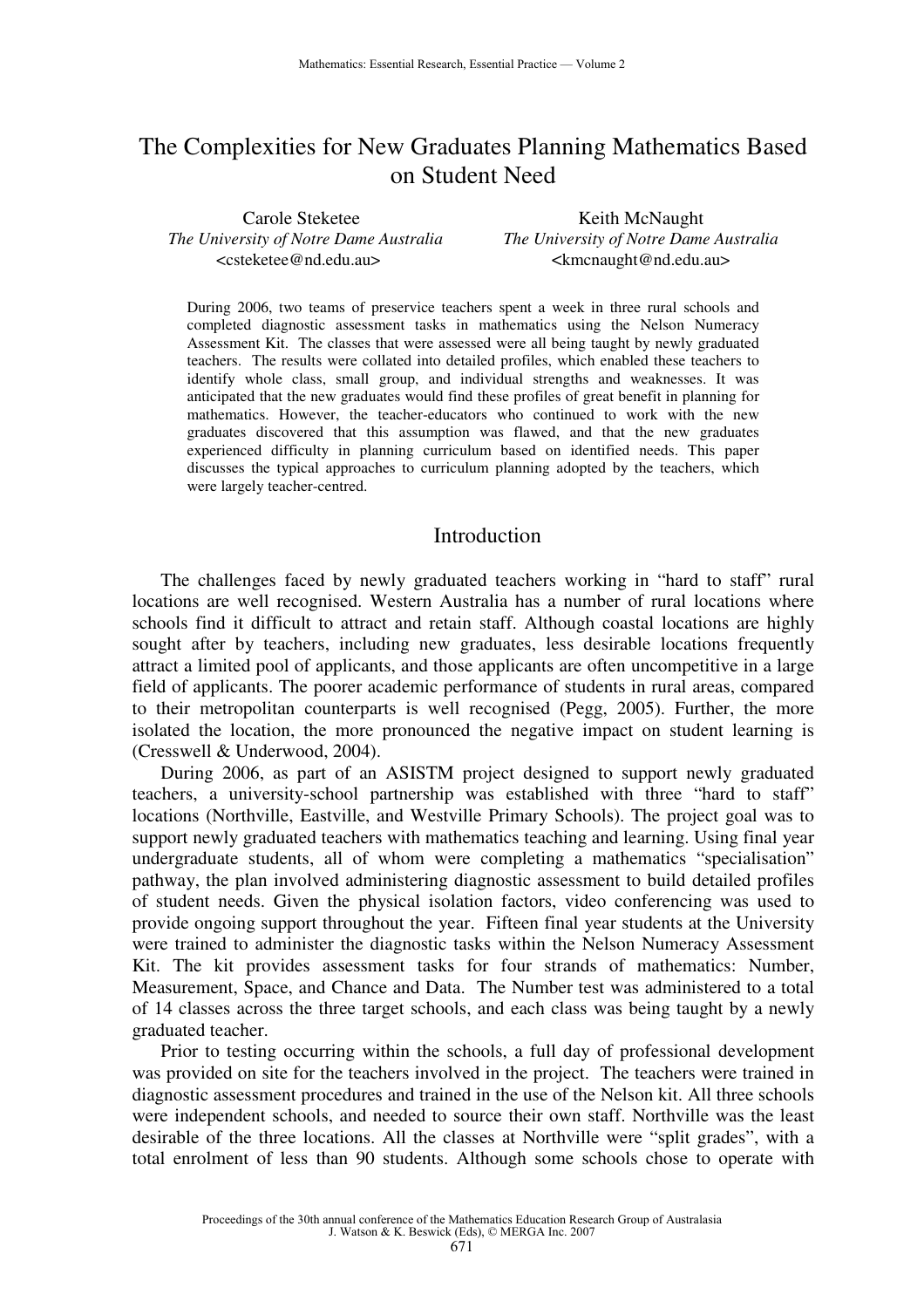mixed-age/multi-age groupings, the use of composite grades at Northville was related to small student numbers within year levels and was an administrative rather than an educational decision. Both Eastville and Westville were hard to staff, but offered a range of social and recreational opportunities for staff, and school sizes not dissimilar to regular metropolitan schools. Eastville and Westville had staff with a range of experience and it was usual for a new graduate to stay 2 or 3 years before returning to the metropolitan area. However, Northville's most experienced staff member in 2006 was in her second year of teaching. In 2004 and 2005, Northville had experienced 100% staff turnover for class teachers; a support teacher and principal were the only two to remain on staff.

All three schools had identified that this lack of experienced teachers on staff, and small staff numbers, limited the capacity of the school to offer a mentoring program on site. The need for mentors for new graduates is well recognised and the benefits of "buddy teacher" on staff can provide invaluable assistance to a new graduate (Kyle, Moore, & Sanders, 1999).

### Developing Profiles of Students' Mathematics Learning Needs

During term two, 2006, the final year students spent a week in residence in each school. They administered the diagnostic assessment tasks from the Nelson kit. With the tests administered, in collaboration with their teacher-educator also in residence, a whole class profile was created. Each child within each class was plotted on the full range of tasks within Number for each year level. In a small number of cases, children were assessed and plotted on tests from different year levels, in most cases to cater better for students who were working at least two years below their current grade level. For example, in Northville, two students in Year 7 were assessed on the tasks from the second grade battery of tests, and this provided valuable data about their performance level.

With the whole class profiles created, hand-over meetings were conducted. The preservice teachers had assessed classes in collaboration with a peer, and both were present to hand over the profile and discuss the various components and results, with the teachereducator facilitating the meeting. In all three schools, the principal was present for the handover meeting, and took an active role in the analysis of each profile. The class teachers responded to the profiles in range of ways. Most common was delight that this detailed profile had been prepared largely "for them", and they appreciated that a serious and sustained time commitment had been required. In most cases, the individual class profile appeared to confirm their understandings and sense of how individual performance would be shown. In all classes, there were at least some students who were a surprise to the principal and/or class teacher, either with better than expected, or worse than expected, performance.

The Year 4 class profile from Northville provides an example of the results of 13 students within that class (Table 1).

Armed with these profiles, and knowing the considerable amount of work that had gone into their creation, it was a clearly conveyed expectation that these profiles would provide the basis for future programming and planning in mathematics for each class. Each of the principals was explicit in this expectation, and the teachers were encouraged to use each other, physically and via video conferencing, and the two teacher-educators (via video conferencing, email, and telephone support) to do this.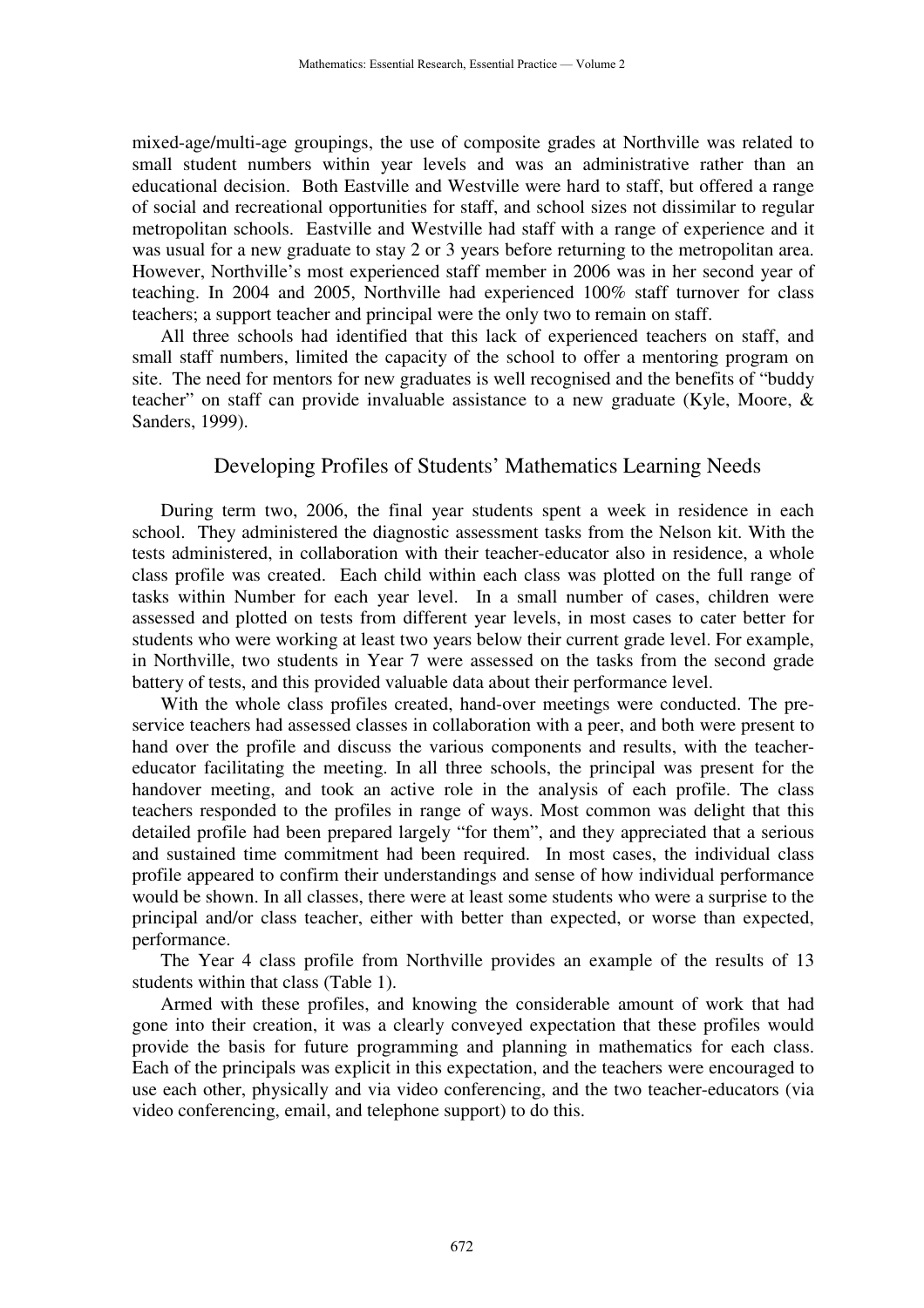| Topics in which                                                | Topics in which                                   | Topics in which                                   | Topics in which                                     |
|----------------------------------------------------------------|---------------------------------------------------|---------------------------------------------------|-----------------------------------------------------|
| there was an<br>average student<br>score of $75\%$ and<br>over | there was an<br>average score of<br>$50\% - 74\%$ | there was an<br>average score of<br>$26\% - 49\%$ | there was an<br>average score of<br>less than $25%$ |
| Whole number                                                   | Mental strategies                                 | Multiplication                                    | Division                                            |
| Addition                                                       | Subtraction                                       | Problem solving                                   | Mathematical laws                                   |
|                                                                | Patterns                                          |                                                   | Computation with<br>decimals                        |
|                                                                | Place value of<br>decimal numbers                 |                                                   | Computation with<br>fractions                       |

Table 1 *Northville Year 4 Class Profile* 

### Using the Profiles for Curriculum Planning in Mathematics

The teacher-educators coordinating the project assumed that this planning process would occur quite naturally. That is, they assumed, that armed with the detailed class and individual profiles, the teachers would be able to identify the topics and skills that required whole class teaching focus. Additionally, it was expected that individual needs would be catered for, and that support programs would target specific skills for specific individuals within the classes. For example, it was expected that the Year 4 teacher at Northville's plan for the coming term would focus on multiplication, division, computation with decimals and fractions, problem solving, and mathematical laws.

Evidence suggests that expert teachers base instruction on student need. Hattie (1992) identifies that effective feedback, based on recognising student strength and weaknesses, is the variable that provides the most impact on improved student learning. The "coach" metaphor is regularly applied to teachers who are highly skilled at effective feedback. They provide specific, not generalised, feedback and implement a teaching (coaching) plan based on addressing specific sub-skills to improve performance (Wiggins, 1998). Although the teacher-educators did not expect this level of intervention, their aim was to introduce the graduate teachers to the concept of curriculum planning based on student needs – a form of practice they hoped would become common practice with experience.

However, this assumption was flawed and it was apparent almost immediately that the graduate teachers were largely overlooking the profiles and basing their curriculum planning on past practices. The fortnightly video conference sessions that commenced at the beginning of Term 3 were intended to support the teachers in their implementation of their mathematics program. The graduate teachers were expected to "drive" these sessions based on questions and concerns that arose in the course of their instruction. Instead, however, much of the conversation centred around trying to extract from the teachers what they were teaching, how they were teaching it, and what their purpose was in taking this approach (if not in the light of students' learning needs). It was becoming increasingly evident that the graduate teachers were not able to use the profiles as the basis of their planning and that a range of different methods of planning were emerging and ultimately affecting the success of the project.

As such, it was necessary to gain a deeper insight into these planning methods if the graduate teachers were to be supported in making the link between the profiles and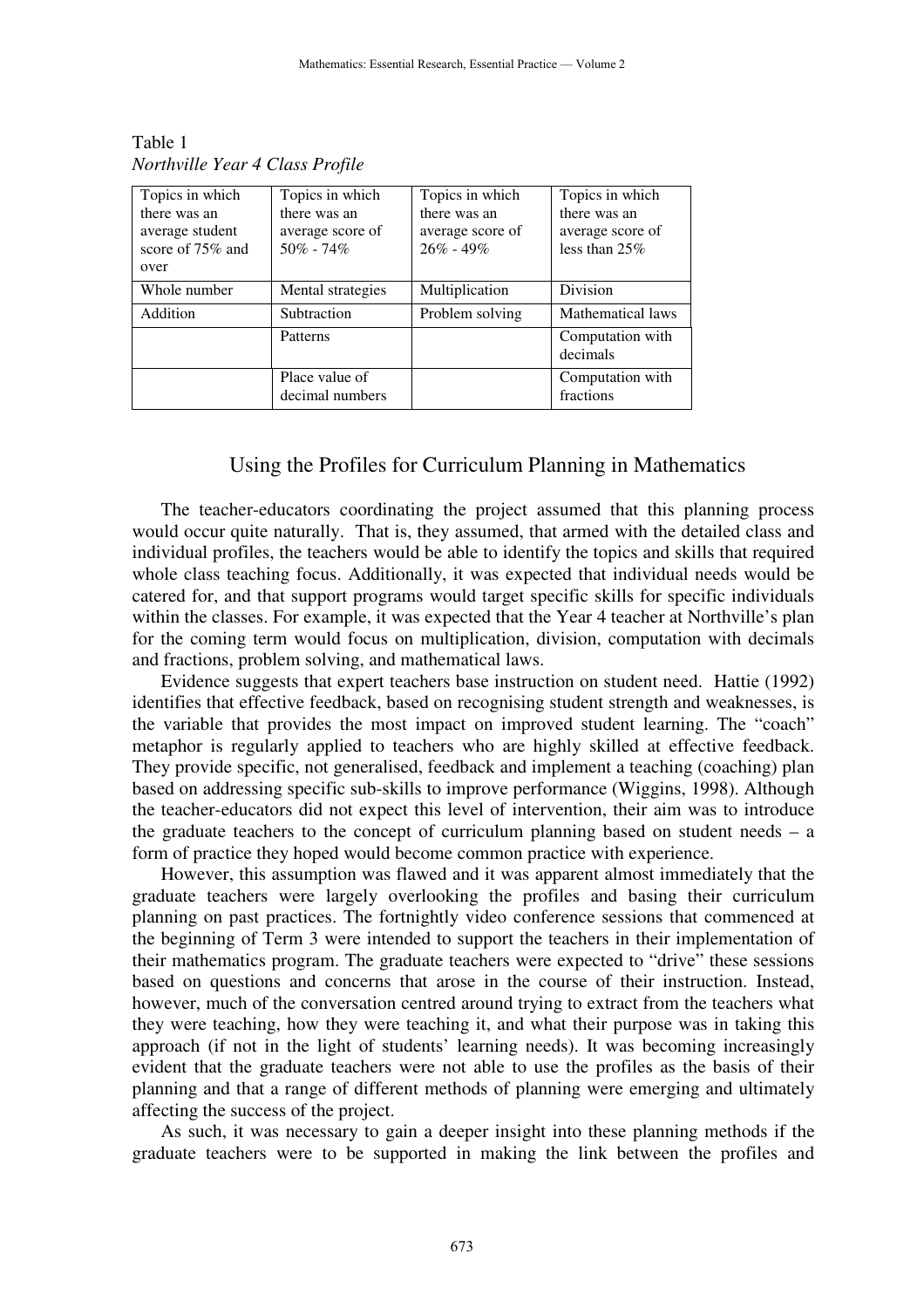effective planning. Consequently, the data that emerged from the video conference session transcriptions were explored using a constant comparative method of data analysis (Glaser & Strauss, cited in Lincoln & Guba, 1985). Categories of meaning in relation to the various methods the teachers used for curriculum planning were described and refined into the following five themes.

## Findings

## *Teachers' Preferences*

A number of teachers openly discussed the fact that they mostly taught mathematics concepts that they enjoyed and/or were personally confident in teaching. Curriculum planning was in relation to their identification of concepts in the curriculum that they had sufficient content knowledge of, and those that they did not fully grasp. As the following quote below suggests, some teachers purposefully excluded certain concepts if they felt they were unable to understand it themselves.

I have to admit maths is not my best personal area. I am good with things like times-tables, but when it gets technical, things like fractions and decimals, I have to revise all the work before I teach the class.

Ball (1997) argues that primary school teachers' self efficacy about their mathematical content knowledge and pedagogical ability is low.

#### *Text-book Teaching*

Text-book teaching was possibly the most common type of planning discussed by teachers in the project. Although this theme indicates that some form of forward planning is occurring, it is largely in relation to the order in which certain aspects of a text should be taught over the course of a term and year. The ideas of what to teach are extracted from the text along with the suggestions of how these concepts should be taught. As is indicated in the following quote, the ideas espoused by the book are often supplemented by the use of manipluatives and concrete objects, as well as worksheets.

Yeah I use a few text-books. We've got some good ones at our school. I like how it helps you understand the sequencing of how the kids should learn how to do something. Yeah, I don't only use the text-book though … I get the kids working with lots of different materials …we use a lot of different worksheets, not just the ones from the text.

Research indicates that both experienced and beginning teachers rely heavily on commercially published materials to plan and deliver their mathematics instruction (Woodward & Elliott, 1990). The actual extent to which teachers use these materials, however, is possibly related to their level of confidence and experience in the classroom. More experienced teachers might use them to make decisions about what instruction to implement in the classroom whereas beginning teachers might use them to prescribe regimented, page by page activity.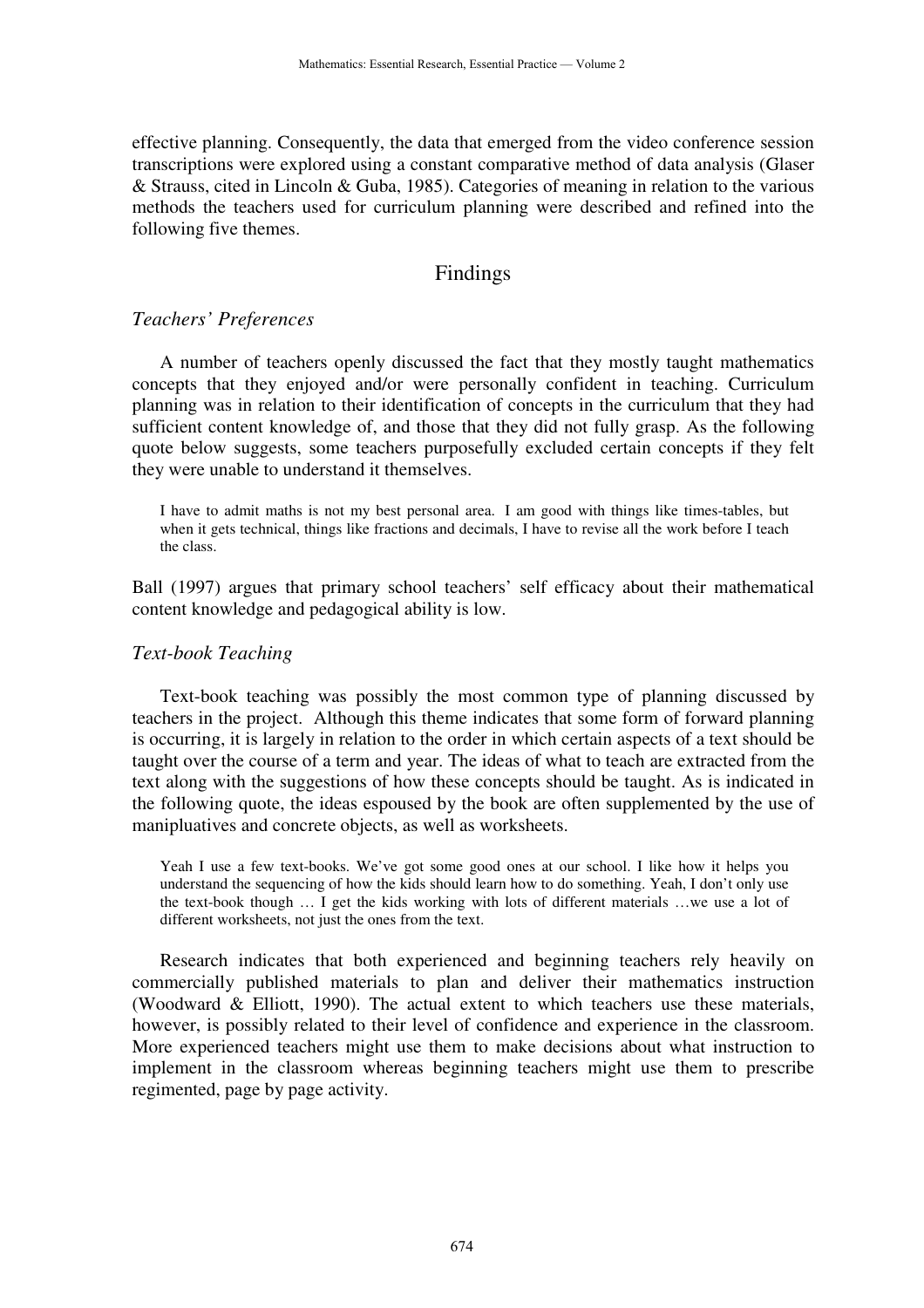#### *Curriculum Driven Planning*

Curriculum driven planning was also very common. Teachers identified a variety of mandatory curriculum documents as being integral to the mathematics programs they developed. The perception is that these documents are benchmarks of what students should be able to do/know at a certain year level. These benchmarks are subsequently used to source pre-made activities and worksheets from text-books and other commercially produced products. Typical of this theme is the notion that mathematics concepts are planned to be taught on the basis that the students "have not done them yet", as is indicated in the following quote.

The progress maps tell you what your kids should be doing at their age. Not all the kids can do the same thing so I have a lot of group work going in my class with kids doing different things at the same time. We've spent a lot of time on measurement and time last term so this term we're going to do number … we haven't covered a lot of it yet.

This theme is closely linked to the previous one but differs in that use of commercially published text-books is guided by the Western Australian Curriculum Framework (1998), which all schools must use to base their curriculum planning on. Although this document was the first point of reference for these teachers, they mainly used it to discern the level of complexity at which students should be performing. Most of the teachers stated that it was of little use beyond that as it did not provide much detail and specification about what to teach and how to teach it.

#### *School Focus Planning*

School focus planning was prevalent due to the fact that the project coincided with the West Australian Literacy and Numeracy Assessment (WALNA) testing that all students in Years 3, 5, 7, and 9 in Western Australia must sit annually. WALNA is a curriculum-based assessment that tests students' knowledge and skills in numeracy, reading, spelling, and writing. The results provide schools with insight into their overall performance in these curriculum areas and, if used correctly, also assist teachers in setting improvement targets for their students for the following planning cycle. Teachers in this project did not discuss WALNA as a tool to make judgments about their students' learning needs. Rather, they saw it as something that they had to do given that it was a school focus, and something that would ultimately be used to evaluate the school as a whole. At least half of the term's planning was devoted to preparing students for WALNA, and then implementing it.

We haven't got much time to do anything else just now. We've got WALNA this term so that's pretty much all we're doing in class at the moment.

#### *Teaching Intuitively*

As the term progressed and it became evident that the profiles of student numeracy learning needs had not been consulted by the teachers to plan their mathematics instruction, the project leaders began to question how mathematics classes were being taught and on what basis. In response to requests to see written mathematics forward planning documents and lesson plans, at least three of the teachers commented that they did not prepare handwritten programs. They stated that they were able to assess what the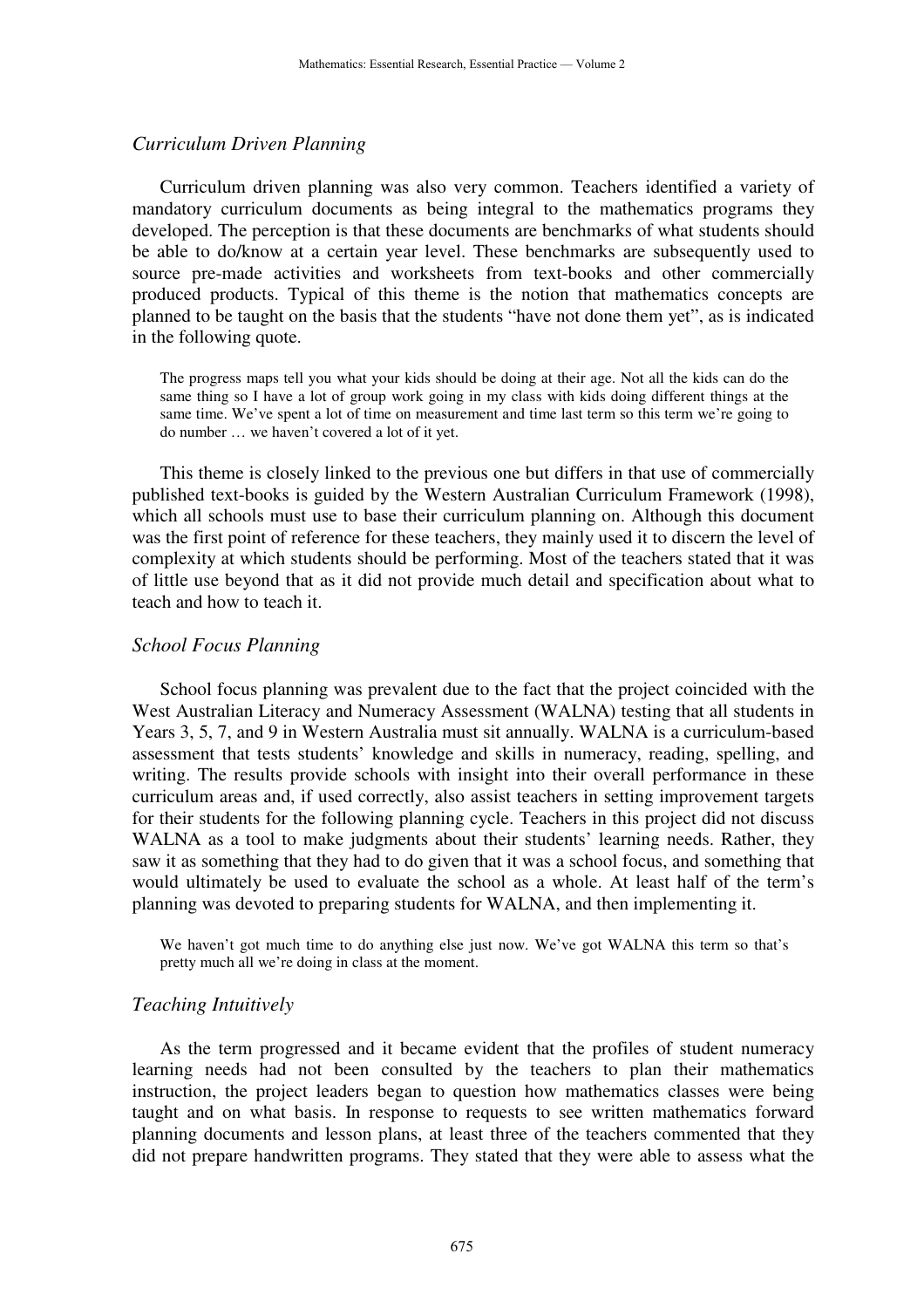students needed to learn instinctively and usually had a mental outline of what they would implement over the term. Decisions about what to teach and how to teach were usually made in conjunction with other curriculum documents such as the progress maps and other commercially published texts.

No I haven't done a [hand-written] program since Uni. They're such a waste of time … I just know what the kids have and haven't done and have a good idea of what I want to do each term ...then I use lots of resources to give to the students.

Although it is feasible that experienced teachers are able to plan intuitively and spontaneously (Jones & Smith, 1997), it is unlikely that beginning teachers would be able to do so successfully without a considerable amount of practice across a range of different contexts. Jones and Smith write, "In constructing [curriculum], an experienced teacher is able to draw on a range of experiences and knowledge in an attempt to fit the anticipated and observed needs of a particular lesson or set of lessons" (p. 3). This practice comes after repeated opportunities to structure series of lessons around explicit learning objectives in the light of a particular context and available resources.

#### Discussion

The five themes that emerged in this study represent the participating teachers' methods of curriculum planning in relation to mathematics instruction. A common link among these themes is that planning is largely teacher-centred and based on factors that are external to the students. The teachers' decisions to teach particular content, and their instructional method were influenced by their perceived mathematical ability, the schools' mandated priorities, system enforced curriculum documents and/or other commercially published curriculum documents. At no stage did the teachers identify students' learning needs as being the starting point for their planning, despite the fact that they were armed with the profiles.

This outcome was unexpected. The teacher-educators anticipated that the teachers would have little experience and expertise in identifying comprehensive overviews of their students' mathematical learning needs. However, it was assumed that if they were supported in producing this information they would intuitively use it as the basis for their planning. Surprisingly, the teachers overlooked these profiles and instead reverted to their typical approach to planning.

By far the most common method was the use of text-books and other curricular materials. In a case study of four beginning teachers, Kauffman (2002) also found that textbooks were central to new teachers' planning. He suggests the reasons behind this are related to the teachers' perceptions of the superior quality of the materials, the extent to which aspects of the text can be used to fit their own purposes and the ease with which the text can be used. Certainly, the stresses placed on graduate teachers during their first year would warrant them turning to curricular materials that alleviated the pressure to some degree. This is problematic, however, if teachers develop an over reliance on prescriptive teaching materials rather than teaching to clearly identified learning needs. What is even more concerning is when the teachers believe they are capable of teaching intuitively and in such a way that their lessons are loosely guided by mental plans of what should be taught.

Consequently, the overall goal of this project was modified and plans have been implemented to support these teachers to develop methods of curriculum planning that are